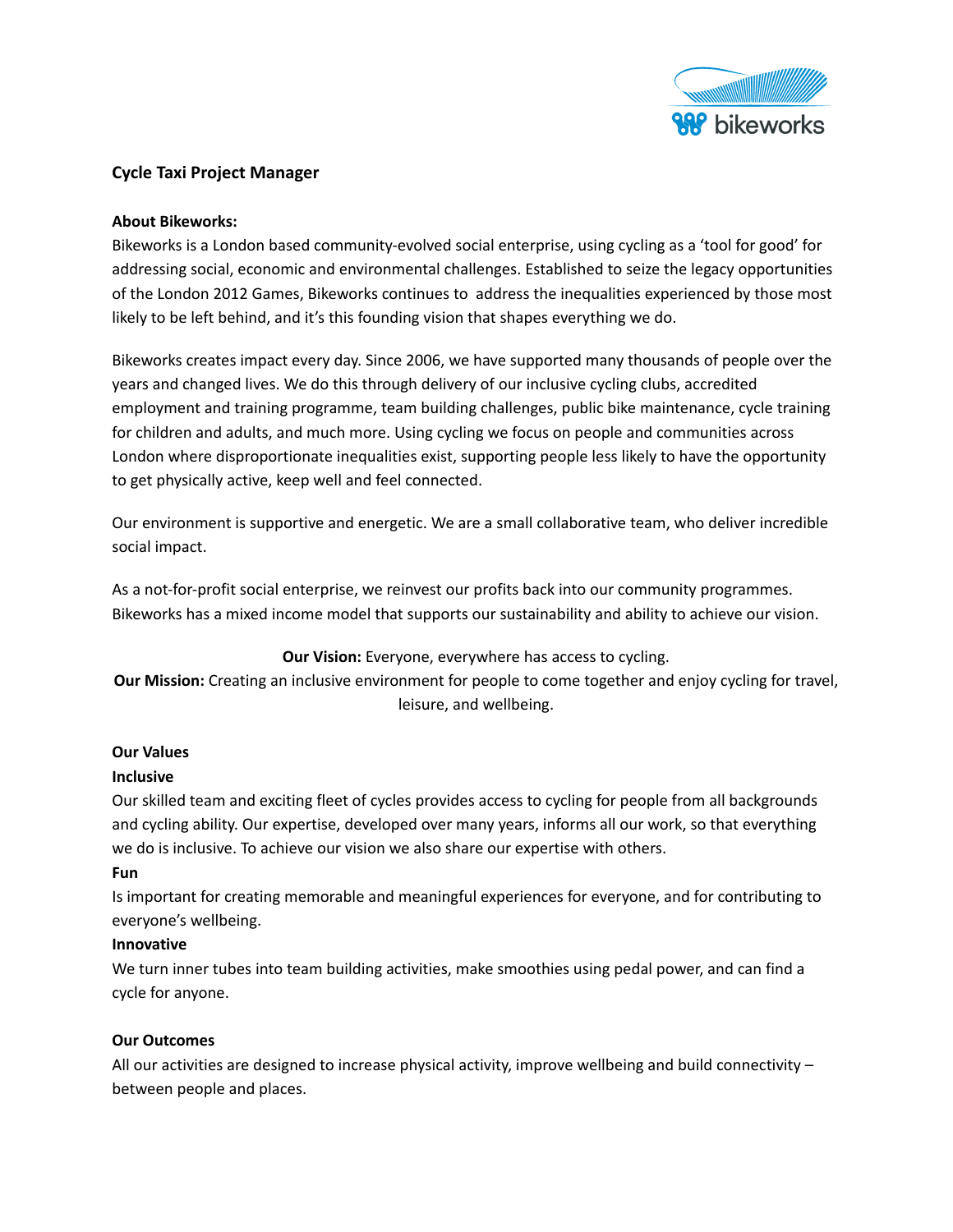

# **About the role:**

The Side-by-Side is 'a cycle taxi with a difference', designed to engage people who experience high levels of isolation and loneliness, with a focus on disabled people, carers, older people and people with restricted mobility.

The Cycle Taxi Project Manager will be responsible for the overall implementation and management of activities and for growing relationships with community organisations, charities, housing associations and other stakeholders. The role will coordinate a team of Cycle Taxi Pilots and oversee a small fleet of Side-by-Side Cycles to complete journeys across East and West London locations, with a focus on demonstrating the impact of using the Cycle taxi to address loneliness.

Passengers using the Side-by-Side Cycle taxi can choose to join in and pedal, or just enjoy the company and overall experience. The Cycle Pilots provide a warm welcome to the passengers, engaging in conversation and providing practical support, such as supporting passengers on and off, finding locations of interest to visit and more.

The Cycle Taxi service compliments the activities of [Cycling](https://www.bikeworks.org.uk/cycing-for-wellbeing/cycling-for-wellbeing#:~:text=Cycling%20for%20Wellbeing%20is%20a,have%20experienced%20a%20bereavement%3B%20and) for Health and [All-Ability](https://www.bikeworks.org.uk/all-ability/all-ability/#1632126376112-b98adf0b-9a31) Clubs, under our Inclusive Communities Cycling Programme.

For an up-close look to discover what the Side-by-Side Cycle Taxi is, check out the following: Side by Side [Cycle](https://www.bikeworks.org.uk/cycle-taxi-service/) Taxi All Ability and Ride [Side-by-Side](https://www.youtube.com/watch?v=eCyWKALh048)

Funding for the Cycle Taxi is confirmed for the next 12 months, our expectation is for the Project Manager role to develop with the organisation, as we continue to scale our impact across all areas of Bikeworks.

## **Salary and Conditions:**

| Salary:          | £28,000                                                             |
|------------------|---------------------------------------------------------------------|
| Hours:           | Full Time, 37.5 hours per week. Some weekend work may be requested. |
| Leave:           | 25 days leave + Public Holidays                                     |
| Other Benefits:  | Pension contribution at 3%                                          |
|                  | Participation in the Cycle to Work scheme                           |
| Contract Type:   | Initial 12-month contract, continuation based on securing funds     |
| Location:        | The Queen Elizabeth Olympic Park, E20                               |
| Responsible to:  | Programme Manager                                                   |
| Responsible for: | Team of Cycle Taxi Pilots (circa 12 PAYE & Freelance)               |
|                  | Admin Support                                                       |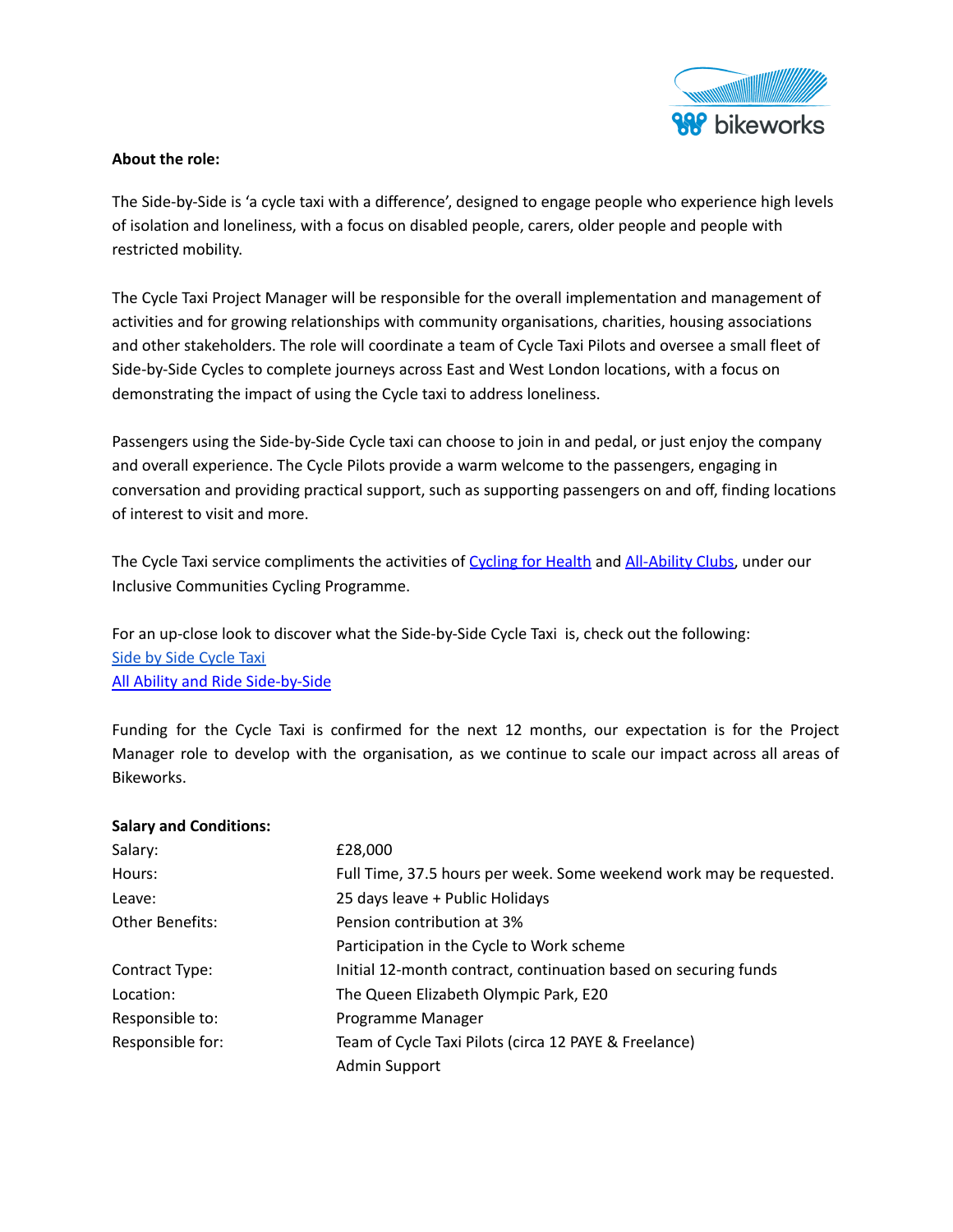

#### **How to apply**:

Deadline for Applications: Midnight on 26th June 2022. Applications will be reviewed on a rolling basis. Interviews Dates: w/c Jun 27th Start Date: ASAP

To apply for this role please review the Job Description and Person Specification below, paying attention to the essential criteria.

Send your CV and Covering Letter providing examples of how you meet the Person Specification, outlining your skills and experience, and why you would like to work at Bikeworks in this role.

| Please send your CV and Covering Letter to:    | lucy.nandris@bikeworks.org.uk                  |
|------------------------------------------------|------------------------------------------------|
| In the subject header of the email please put: | RSBS Project Manager Application and your name |

#### **Right to Work:**

Please note we are only able to accept applications from candidates who have the right to work in the UK.

### **Equal Opportunities:**

Bikeworks is committed to inclusion. We want to ensure that our team represents a wider cross-section of society, this means providing access to everyone. If you require any reasonable adjustments to be made to support you in applying or at interview, please do let us know.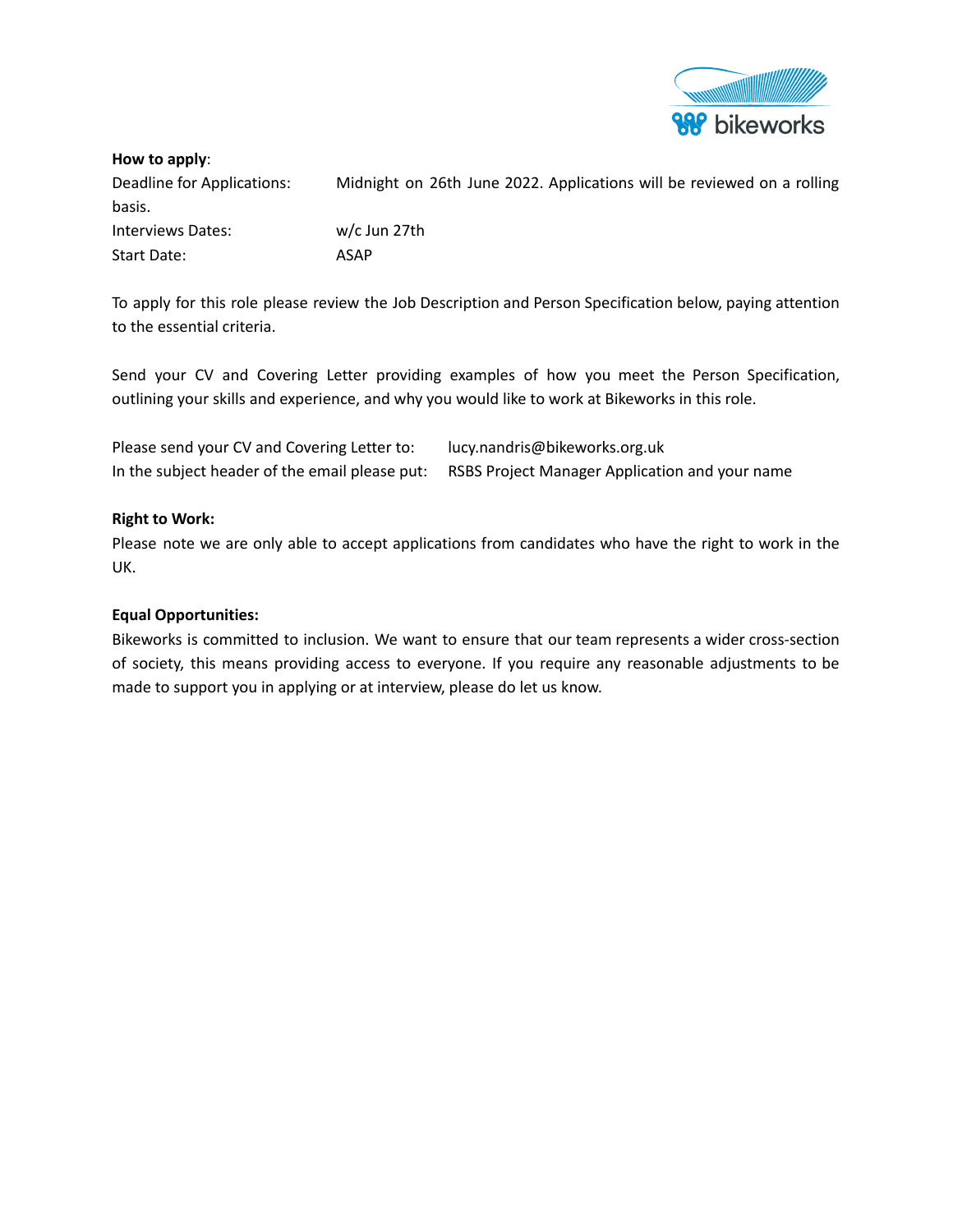

#### **Job Description**

#### **Scope of the Role:**

The role is responsible for overseeing and successfully implementing the Cycle Taxi service, supporting Bikeworks to further develop this as a key offer under our Inclusive Communities Cycling Programme.

The role requires empathy and understanding of the barriers for people being referred, and will address these by harnessing the wider knowledge of the Bikeworks Team with the ultimate goal of demonstrating how the Cycle Taxi, as an alternative transport choice, can address feelings of loneliness.

A core part of the role includes scheduling the Cycle Taxi Pilots for daily activities, coordinating trips and booking passengers and community groups. The role also involves monitoring and reporting on the service to enable the evaluation of the delivery; stakeholder engagement, promotion and marketing; finance and human resource management, while overseeing the maintenance needs of the Cycle Taxi fleet in liaison with the Fleet Manager.

The role will need to collaborate with other Bikeworks colleagues to achieve the goals and outcomes attached to delivery, maintaining good relationships and communication both internally and externally of Bikeworks, including actively supporting the on-going development of the Cycle Taxi service.

It is our expectation that as we keep developing this important area of delivery, you will want to develop with us.

#### **Implementation and Delivery**

- Lead on implementing the Cycle Taxi business case and annual plan
- Develop the service in response to the needs of the beneficiaries and the outcomes described
- Deliver contract/s to the KPI's, time frames and budgets provided, highlighting any variances
- Maintain and develop relationships with stakeholders, e.g., community groups, housing associations, Local Authorities, NHS.
- Communicate the benefits and overall impact of the service with stakeholders (see above)
- Put in place the resources required for the smooth delivery of the service, e.g., staff, cycles, equipment.
- Manage and increase the number of referrals for groups and for individual bookings.
- Coordinate the daily trips, this includes the Cycle Pilot schedules, and updating passengers or organisation with timely information.
- Ensure the trips taken, staff and participant data is accurately recorded in the database system.
- Be responsible for the secure storage and maintenance of a small fleet of Side-by-Side Cycles, liaising with the Bikeworks Fleet Manager to flag repairs and general issues.
- Implement a Side-by-Side Cycle maintenance reporting process for the Cycle Pilots, keeping service disruption at a minimum and maintaining the cycles to the quality required.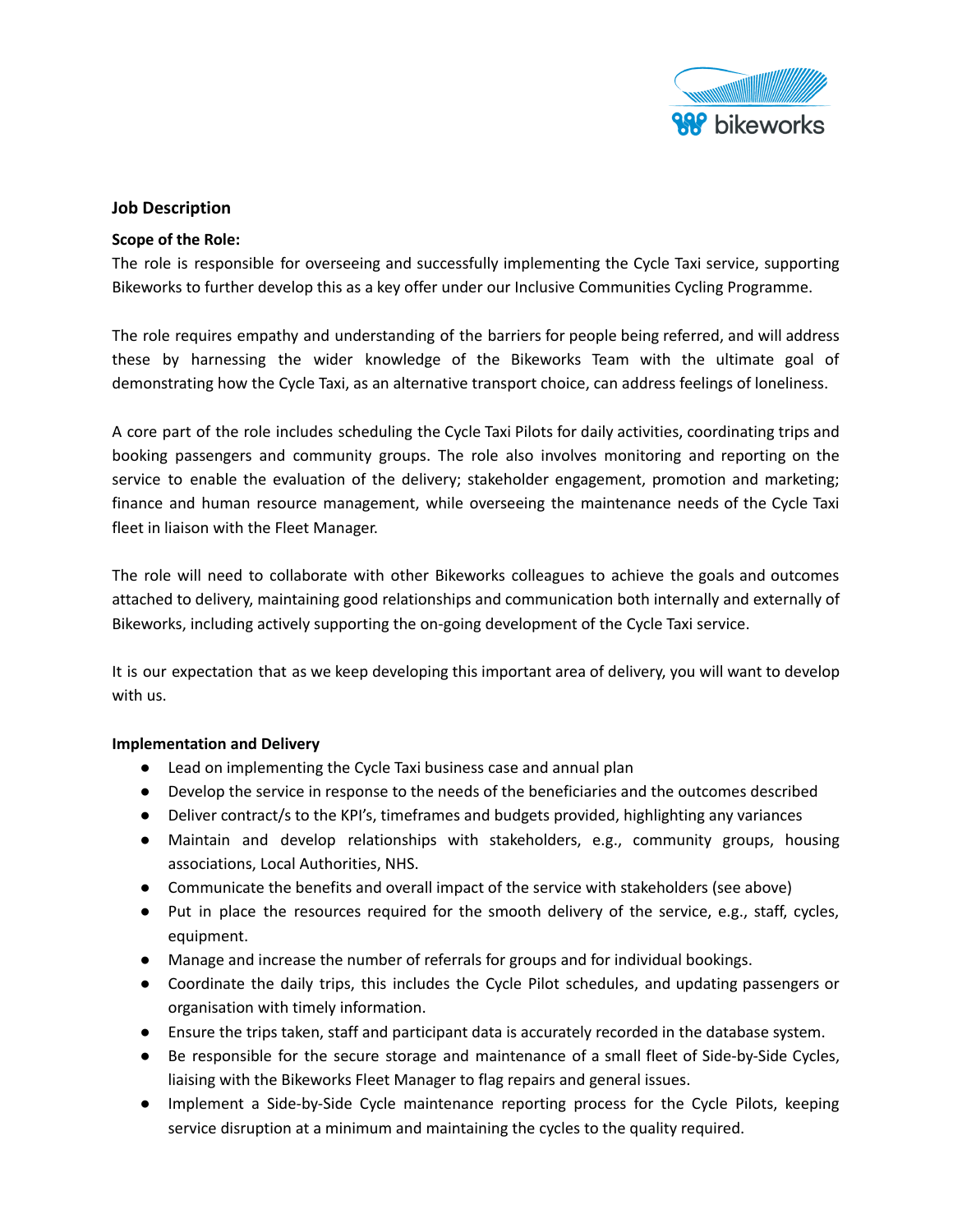

- Collaborate with other colleagues across the Inclusive Communities Cycling Programme, fostering a joined-up approach for referring beneficiaries across the complimentary activities.
- Act as a Cycle Pilot, in case of an emergency, e.g., unplanned leave, sickness.
- Create social media and other marketing materials to promote the programme and its aims to potential beneficiaries and other stakeholders.
- Provide information and materials to support new business opportunities and funding applications.

#### **Finance**

- Manage and monitor financial expenditure, including accurate inputting of data regarding pilot pay, session activities and cancellations.
- Provide timely, accurate information, as requested by the Finance Manager. Attending and actively contributing to monthly project finance meetings.

## **Monitoring, Reporting and Evaluating**

- Track, monitor, and report on the beneficiaries and activities, in line with organisational and funder requirements.
- Provide information, including case studies and feedback, supporting Bikeworks to demonstrate the social and environmental impact it makes.

#### **People**

- Recruit, train and manage daily activities for a team of Cycle Pilots.
- Ensure all Cycle Pilots provide passengers with a warm welcome and positive attitude.
- Ensure the team is equipped with the knowledge and confidence for supporting the Cycle Taxi passengers, including different access needs.

## **Organisational**

- Act as an ambassador for Bikeworks, representing our values and culture, leading by example at all times.
- Build relationships internally at Bikeworks, and externally, e.g., with the public
- Respond to enquiries through phone, email and online booking system in a timely and friendly manner.
- Actively participate in all learning opportunities provided, including legislation updates.
- Adhere to the policies and procedures of Bikeworks, implementing these and keeping up to date, e.g. GDPR, Reporting Incidents, Health and Safety.
- Attend and proactively contribute to Team Meetings, One-to-Ones, and Development Sessions
- Ensure the shared drive and its folders are updated and used efficiently.
- Any ad hoc tasks that might come your way

## **Person Specification**